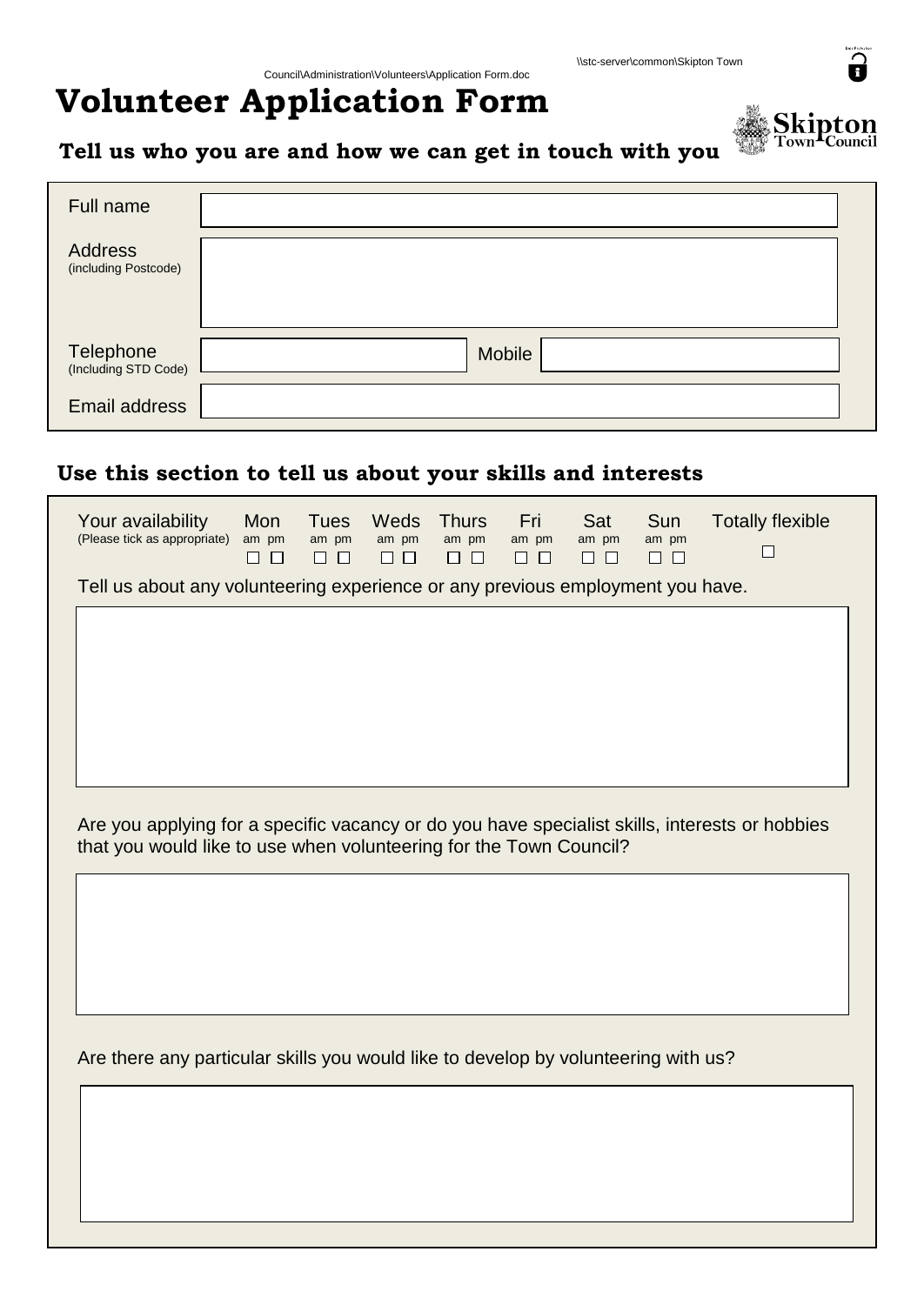## Council\Administration\Volunteers\Application Form.doc **Equal Opportunities**

| A) Skipton Town Council welcomes volunteer applicants for the skills they bring. We aim to<br>create a positive environment that enables all volunteers to realise their full potential. So we<br>can consider any appropriate adjustments to the volunteer environment and better support<br>you in your role, please give details below of any disabilities or health issues (eg bad back). |
|-----------------------------------------------------------------------------------------------------------------------------------------------------------------------------------------------------------------------------------------------------------------------------------------------------------------------------------------------------------------------------------------------|
|                                                                                                                                                                                                                                                                                                                                                                                               |
|                                                                                                                                                                                                                                                                                                                                                                                               |
|                                                                                                                                                                                                                                                                                                                                                                                               |
| Please note: if you are applying for a post involving work out of doors you will need to ensure<br>that your tetanus immunisation is up to date. You are also advised to acquaint yourself with<br>the health risks associated with working out of doors (particularly leptospirosis and lyme<br>disease) and to read up on how these risks can be minimised.                                 |
| Please tick this box to confirm that you have done this. $\Box$                                                                                                                                                                                                                                                                                                                               |
| <b>B)</b> Under the rehabilitation of Offenders Act 1974, do you have any unspent criminal<br>convictions?                                                                                                                                                                                                                                                                                    |
| $No$    <br>Yes $\Box$                                                                                                                                                                                                                                                                                                                                                                        |
| If you have ticked yes, summarise details below. Having a conviction will not necessarily stop<br>you from volunteering, but will need to be taken into consideration when assessing your<br>suitability.                                                                                                                                                                                     |
|                                                                                                                                                                                                                                                                                                                                                                                               |
|                                                                                                                                                                                                                                                                                                                                                                                               |
|                                                                                                                                                                                                                                                                                                                                                                                               |
|                                                                                                                                                                                                                                                                                                                                                                                               |
|                                                                                                                                                                                                                                                                                                                                                                                               |
|                                                                                                                                                                                                                                                                                                                                                                                               |
|                                                                                                                                                                                                                                                                                                                                                                                               |
| C) What age group do you fall into? For insurance purposes you must be at least 16 years<br>of age to volunteer with the Town Council: 16yrs $\Box$ 17yrs $\Box$ 18yrs and over $\Box$                                                                                                                                                                                                        |